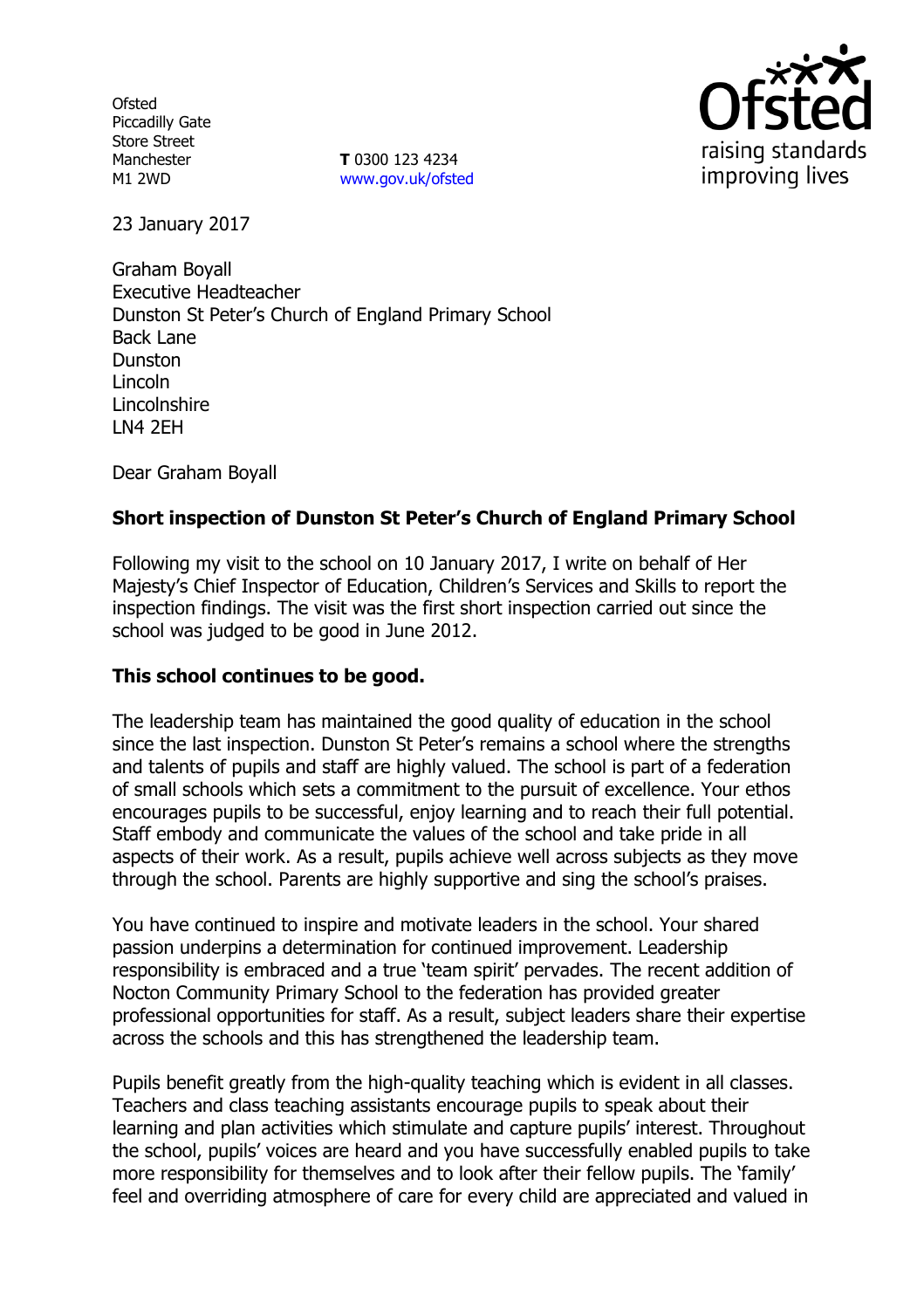

your school. Older pupils take the initiative to help the younger ones. This embodies how all staff focus on the importance of pupils' personal development, behaviour and well-being.

Your leadership of the school remains strong. Since the previous inspection you have systematically tackled the areas identified for further improvement. Creating more opportunities for writing across subjects has raised achievement for Year 6 pupils. A higher proportion of pupils than seen nationally achieved the expected writing standard last year. The outdoor area for early years children has been developed well. Children grow in confidence and independence as they choose their own equipment and explore problem-solving tasks and activities through the improved provision.

You have developed improvement plans across the federation with specific targets and success measures to drive further improvements. Your priorities to deepen leaders' understanding of the higher expectations of the national curriculum and to effectively close any learning gaps for disadvantaged pupils are clear. This addresses a previous inspection recommendation to ensure that action plans have precise targets by which their success can be measured. At this point in the school year, the full impact of these plans is not evident. The leadership team is sharply focused on continuing to raise achievement for all pupils, particularly on ensuring that progress in key stage 2 is consistently as good as in the rest of the school. Leaders recognise that there is work to be done to ensure that school systems recognise any variation in the performance of groups so that these can be quickly addressed. The school website does not currently contain all of the required information in order to meet statutory requirements.

#### **Safeguarding is effective.**

Leaders and governors place a high priority on all aspects of safeguarding. This ensures that arrangements are securely in place to promote a vigilant culture of effective safeguarding in the school. Leaders make rigorous checks on the suitability of all staff to work with children. Records of concerns are detailed, high-quality and securely kept. You have well-developed partnerships with a range of professionals to help keep pupils safe.

You provide a high level of care and support to pupils and families whose circumstances make them vulnerable and this shows in the positive views expressed by pupils and parents about feeling safe and cared for by the school. Pupils know how to keep themselves safe online and junior road safety officers teach their fellow pupils how to stay safe on the roads outside. Staff and governor training is kept sharply up to date. Recent staff training has included aspects such as female genital mutilation and religious extremism. As a result, staff are confident in recognising potential warning signs and are quick to raise concerns.

## **Inspection findings**

■ Dunston St Peter's remains a good and improving school because of strengths in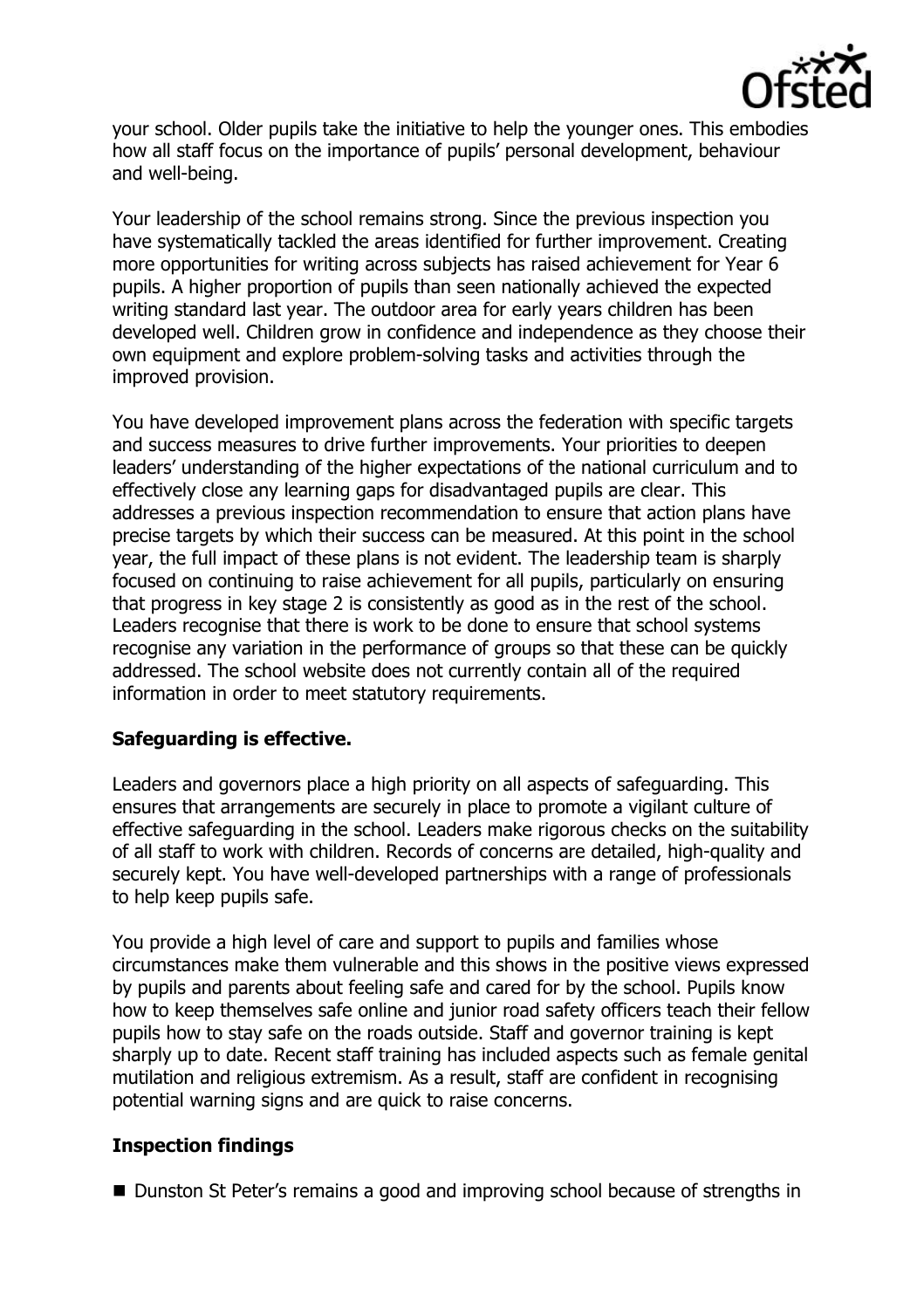

the leadership team, pupils' achievements and their positive engagement with learning. Parents are highly supportive of the school and staff are valued.

- Leaders have rightly focused on areas previously identified for further improvement and added more writing activities to extend and deepen pupils' writing experiences. Early years children make excellent progress and achieve very well. They make good use of the outdoor area and have the freedom to explore further into gardening, grass hills, treasure hunts and digging.
- **Pupils' progress is monitored regularly and your leadership team has a good** understanding of how well individual pupils are performing across different years and subjects. Assessments show the accelerated progress of the early years children and pupils in key stage 1, who consistently outperform their peers nationally.
- Leaders do not routinely evaluate the progress of specific groups of pupils in the school and this means, for example, that in a year group, the achievement gap between boys and girls has not been addressed.
- Checks of the school website showed that several aspects were not fully compliant. You agreed that this is an urgent priority for the federation.

# **Next steps for the school**

Leaders and those responsible for governance should ensure that:

- $\blacksquare$  the consistently good progress made in the early years and through key stage 1 continues through key stage 2
- analysis of pupils' achievements includes close scrutiny of key groups, so that leaders can quickly act to address any variations
- $\blacksquare$  the school website contains all of the necessary information and meets current requirements.

I am copying this letter to the chair of the governing body, the director of education for the Diocese of Lincoln, the regional schools commissioner and the director of children's services for Lincolnshire. This letter will be published on the Ofsted website.

Yours sincerely

Aune Turkson-Jones **Ofsted Inspector**

## **Information about the inspection**

At the start of this inspection, you and I met to prioritise the main areas of focus for the inspection. We discussed improvements made against the areas designated in the previous inspection. We agreed to look closely at the achievements of girls across all subjects, particularly those in key stage 2. We also agreed to evaluate the effectiveness of safeguarding in the school. We met regularly throughout the day and observed teaching in all classes together. We looked at pupils' work in lessons